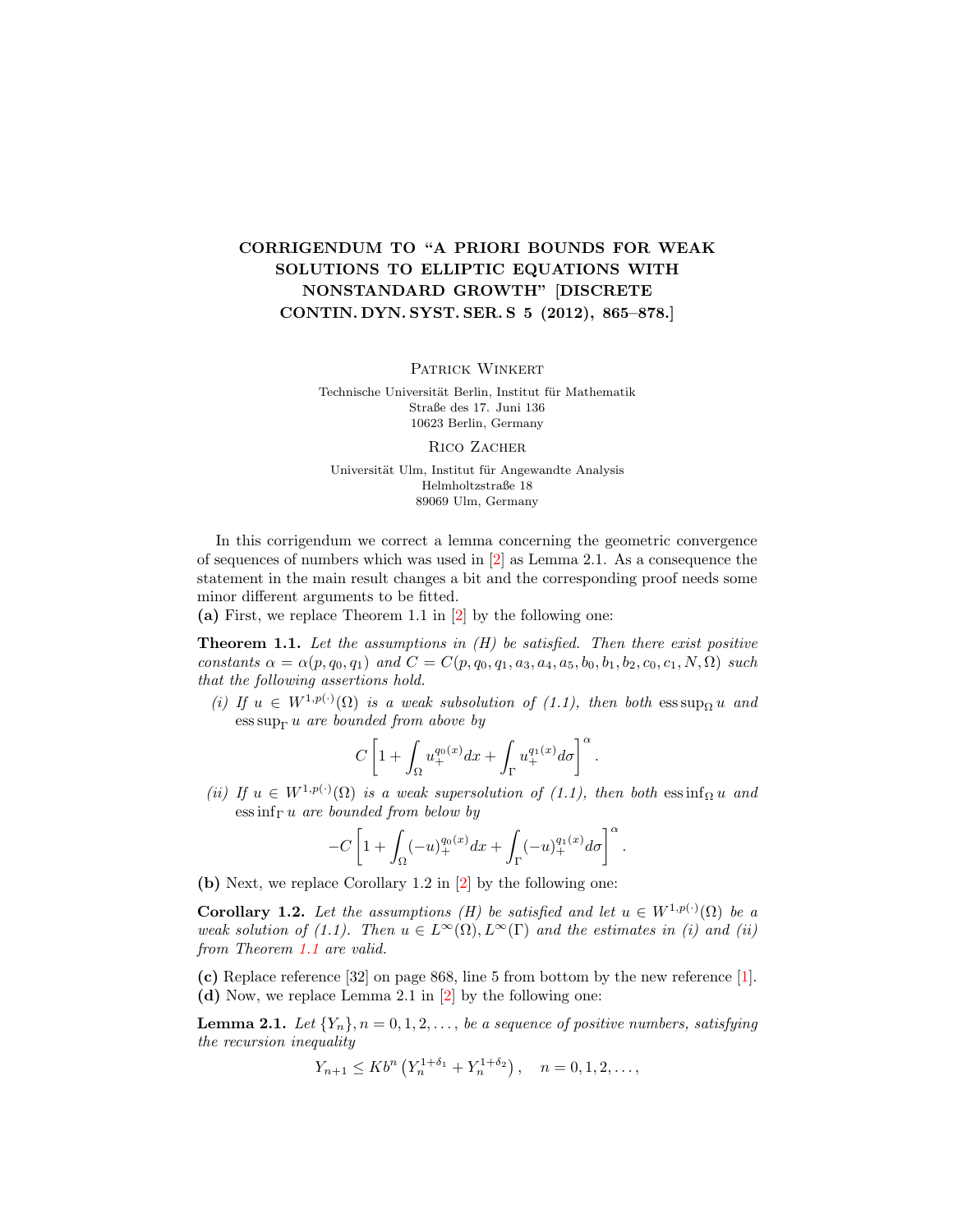for some  $b > 1$ ,  $K > 0$  and  $\delta_2 \ge \delta_1 > 0$ . If

$$
Y_0 \le \min\left(1, \left(2K\right)^{-\frac{1}{\delta_1}} b^{-\frac{1}{\delta_1^2}}\right)
$$

or

"

$$
Y_0 \le \min\left( (2K)^{-\frac{1}{\delta_1}} b^{-\frac{1}{\delta_1^2}}, (2K)^{-\frac{1}{\delta_2}} b^{-\frac{1}{\delta_1 \delta_2} - \frac{\delta_2 - \delta_1}{\delta_2^2}} \right),
$$

then  $Y_n \leq 1$  for some  $n \in \mathbb{N} \cup \{0\}$ . Moreover,

$$
Y_n \le \min\left(1, \left(2K\right)^{-\frac{1}{\delta_1}} b^{-\frac{1}{\delta_1^2}} b^{-\frac{n}{\delta_1}}\right), \quad \text{ for all } n \ge n_0,
$$

where  $n_0$  is the smallest  $n \in \mathbb{N} \cup \{0\}$  satisfying  $Y_n \leq 1$ . In particular,  $Y_n \to 0$  as  $n \to \infty$ .

We note that Lemma 2.1 stated in [\[2\]](#page-2-0) would have been correct if  $K > 1$  instead of  $K > 0$ . However, we need in our treatment such a result for arbitrary positive K.

Now, at two places in the proof of Theorem 1.1, we need some minor changes. (e) At the beginning of page 872 in [\[2\]](#page-2-0) we add the following paragraph:

"Here,  $(p_i^-)^*$  and  $(p_i^-)_*$  are defined by, for all  $i = 1, \ldots, m$ ,

$$
\left(p_i^-\right)^* = \begin{cases} \frac{N(p_i^-)}{N-(p_i^-)} & \text{if } \left(p_i^-\right) < N, \\ q_0^+ + 1 & \text{if } \left(p_i^-\right) \ge N, \end{cases} \quad \left(p_i^-\right)_* = \begin{cases} \frac{(N-1)(p_i^-)}{N-(p_i^-)} & \text{if } \left(p_i^-\right) < N, \\ q_1^+ + 1 & \text{if } \left(p_i^-\right) \ge N, \end{cases}
$$

where  $q_0^+ = \max_{x \in \overline{\Omega}} q_0(x)$  and  $q_1^+ = \max_{x \in \Gamma} q_1(x)$  (see Section 2)."

(f) Replace the paragraph on page 876 from formula (3.23) until line 4 from bottom by the following paragraph:

<span id="page-1-0"></span>
$$
Y_0 = \int_{\Omega} (u - k)_+^{q_0(x)} dx + \int_{\Gamma} (u - k)_+^{q_1(x)} d\sigma
$$
  
 
$$
\leq \min \left[ \left( \frac{16K}{k^{q_0^-(1-\hat{\eta})}} \right)^{-\frac{1}{\delta_1}} b^{-\frac{1}{\delta_1^2}}, \left( \frac{16K}{k^{q_0^-(1-\hat{\eta})}} \right)^{-\frac{1}{\delta_2}} b^{-\frac{1}{\delta_1 \delta_2} - \frac{\delta_2 - \delta_1}{\delta_2^2}} \right].
$$
 (3.23)

Relation [\(3.23\)](#page-1-0) is clearly satisfied if

$$
\int_{\Omega} u_{+}^{q_0(x)} dx + \int_{\Gamma} u_{+}^{q_1(x)} d\sigma
$$
\n
$$
\leq \min \left[ \left( \frac{16K}{k^{q_0^-(1-\hat{\eta})}} \right)^{-\frac{1}{\delta_1}} b^{-\frac{1}{\delta_1^2}}, \left( \frac{16K}{k^{q_0^-(1-\hat{\eta})}} \right)^{-\frac{1}{\delta_2}} b^{-\frac{1}{\delta_1 \delta_2} - \frac{\delta_2 - \delta_1}{\delta_2^2}} \right].
$$
\n(3.24)

Hence, if we choose  $k$  such that

<span id="page-1-2"></span><span id="page-1-1"></span>
$$
k = \left(1 + (16K)^{\frac{1}{q_0^-(1-\hat{\eta})}} b^{\frac{1}{\delta_1 q_0^-(1-\hat{\eta})} + \frac{\delta_2 - \delta_1}{\delta_2 q_0^-(1-\hat{\eta})}}\right) \times \left(1 + \int_{\Omega} u_+^{q_0(x)} dx + \int_{\Gamma} u_+^{q_1(x)} d\sigma\right)^{\frac{\delta_2}{q_0^-(1-\hat{\eta})}},
$$
\n(3.25)